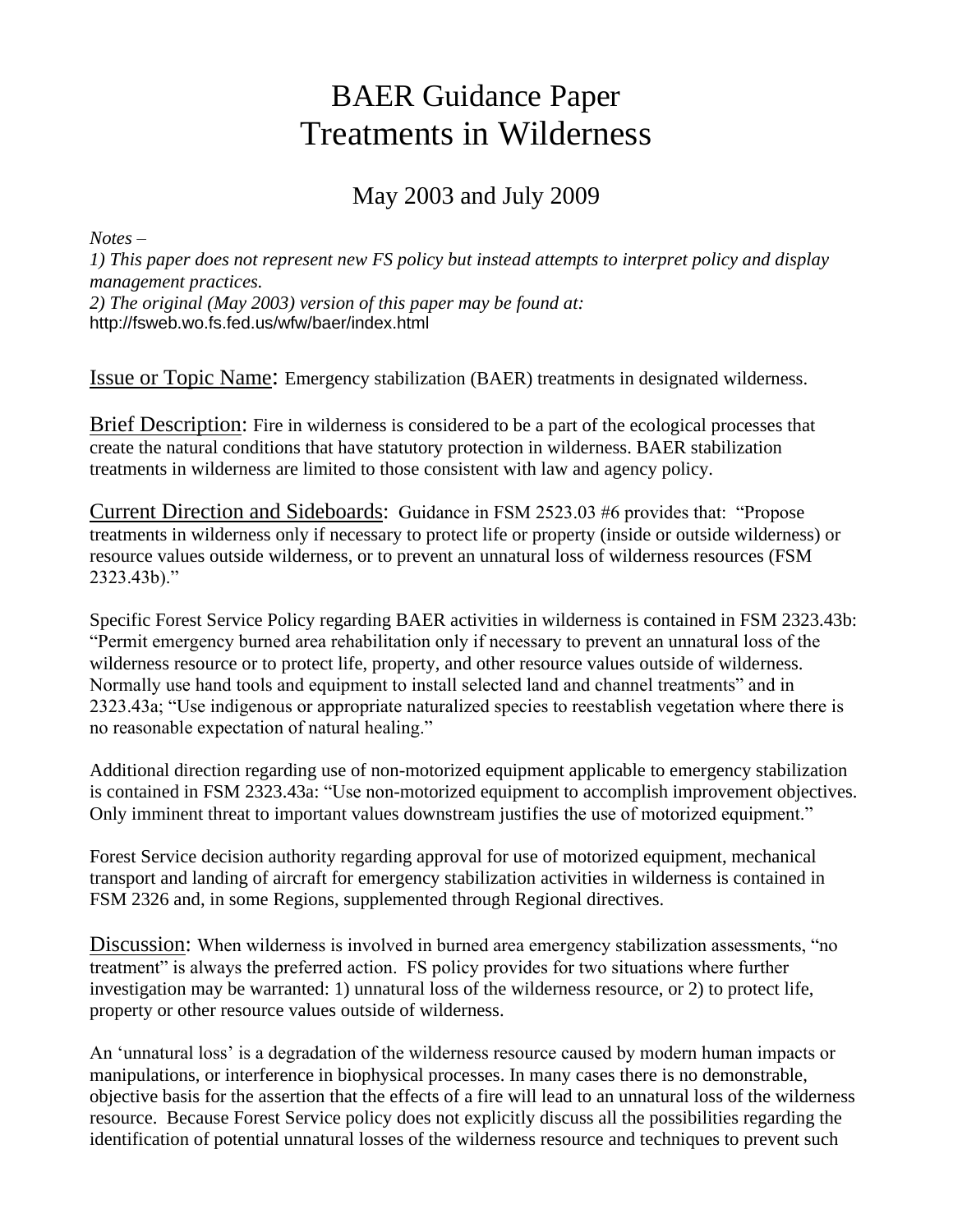losses, BAER Team members are encouraged to seek advice from local or Regional wilderness specialists. In most cases it is difficult to justify BAER treatments in wilderness to prevent an 'unnatural loss of the wilderness resource'.

The vast majority of BAER treatments proposed for wilderness will be due to threats to life and property outside wilderness. Treatments proposed for wilderness must address imminent threats to downstream or down slope human life or property or unacceptable degradation of critical natural or cultural resources. If imminent threats are identified, and treatments exist to prevent or minimize the effects, then a determination must be made regarding the best location for those treatments. Treatments should only be proposed in wilderness when it is the most efficient location for providing needed mitigative or preventative effects or when needed to ensure the success of treatments located outside of wilderness.

Once the determination has been made that wilderness must be included in the treatment area, determine the least impacting method and minimum tools that will meet the emergency stabilization objectives, while maintaining natural or naturally appearing conditions. Rationale supporting any needed use of motorized equipment should be documented in the 2500-8. Treatments should be maintenance-free and not interfere with long-term social and biophysical wilderness values. Treatments that involve marking sites, access routes, or the use of temporary structures should have a plan for removal when no longer needed.

Where treatments must be used in wilderness, the following options (not an all-inclusive list) may be considered on a case-by-case basis. The scope and intensity of any treatment chosen should be commensurate with the magnitude of the values at risk. Non-structural prevention and stabilization treatments are always preferred over structural treatments in wilderness.

#### Use with Caution

Hillslope treatment using existing downed logs or excelsior wattles Hazard warning Trail drainage improvement Protective fences or barriers Seeding of sterile nurse species or native species from local source Weed-free mulch Treatment of invasive species

#### Treatments to Avoid

Hay/straw bales (due to visual effect and potential for weed and non-native seeds) Seeding non-natives or non-local natives (to avoid introducing non-native genetics) Contour felling (due to visual effects, and loss of natural conditions) In-stream structures or riparian planting (due to effects of human actions on habitat) Pre-fab erosion control structures (loss of natural conditions)

Application: In one situation, post-fire erosion and flooding effects were determined to be potentially significant to a subdivision immediately adjacent to the wilderness boundary. The only effective place to locate mitigative treatments was in the wilderness. Mulching of weed-free rice straw was prescribed in the 150-acre subwatershed that directly affected the homes in the subdivision. The rest of the wilderness area (3000 acres) was left untreated. Because the potential effects were associated with storms that were less than a month away, the Forest Supervisor requested approval for the use of motorized equipment (helicopters) to apply the mulch. Approval was granted, the helispots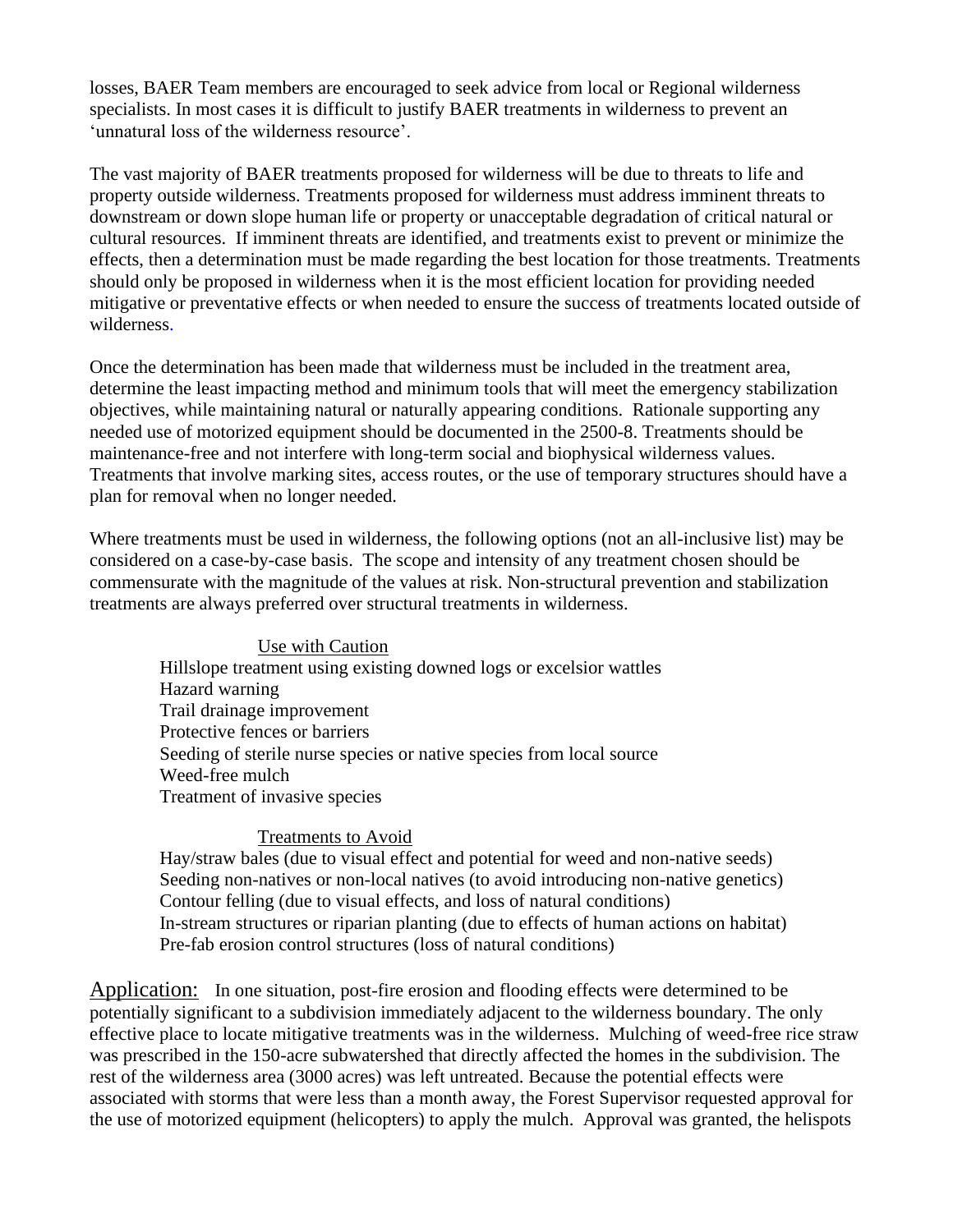and staging areas were located outside of the wilderness, and the treatment was completed in one week.

In another situation, wildfire burned the entire headwaters (10% wilderness and 90% non-wilderness) of a watershed that provides the direct municipal water supply to a city of 10,000 people. It was determined that the wilderness contribution area could be left untreated and that aggressive treatment of the non-wilderness portion would provide adequate protection of the human health values at risk.

# Frequently Asked Questions:

# **Q**. **Are past suppression effects justification for BAER treatments?**

A. A proposal to implement treatments based solely on an assertion that the fire has burned hotter and more intensely because of human actions to suppress fires in the past is not appropriate. Burn severity should be evaluated based on its potential to contribute to threats to life and property or unacceptable degradation to natural and cultural resources. Treatments should only be proposed in the areas that are the most efficient locations for providing needed mitigative or preventative effects. In wilderness, unless there are unacceptable risks to wilderness or non-wilderness values, natural fire is a wanted event, whatever the effects.

#### **Q. The Forest Supervisor has determined that the use of motorized equipment (helicopter transport of erosion control materials) is needed for BAER activities in the wilderness. Can we use the original approval granted for use of helicopters during suppression?**

A. Emergency use authority approved for fire suppression actions do not automatically apply to subsequent BAER activities. Determine if the use of motorized equipment is the minimum necessary requirement and, if necessary, request a new authorization for BAER treatments. In most regions, the Regional Forester is the approving official for this authorization.

# **Q. When is invasive species treatment in wilderness justified?**

A. If the fire creates a situation that will greatly increase the expansion of pre-existing invasives (an unnatural wilderness condition), allowing them to further out-compete native vegetation, treatment to reduce the further spread of invasive species may be allowed. However, in designated wilderness, specific statutory direction is in place and any proposed treatment must be within the management objectives for the wilderness. When determining if treatment in wilderness is appropriate and justified consider: 1) pre-planned treatment strategies included in any existing integrated invasive species management plan for the wilderness, and 2) plans for treatment of affected adjacent non-wilderness lands. In some regions herbicide use in wilderness must be approved by the Regional Forester.

# **Q. Are BAER activities automatically justified when the fire was human-caused?**

A. The cause of the fire is irrelevant. What is important is the location of any critical onsite or downstream values, the risk of unacceptable degradation and the most efficient and effective location for needed preventative or mitigative treatments.

#### **Q. Can treatments be implemented in wilderness to restock wildlife or fish populations or restore fire-damaged critical habitat for listed species?**

A. No, BAER treatments are not intended to restore damaged habitat or replace lost species populations. For more information on this subject see the BAER technical guidance paper titled "Habitat Protection Treatments".

# **Q. Can I install a silt fence or a stream gage in the wilderness for BAER monitoring?**